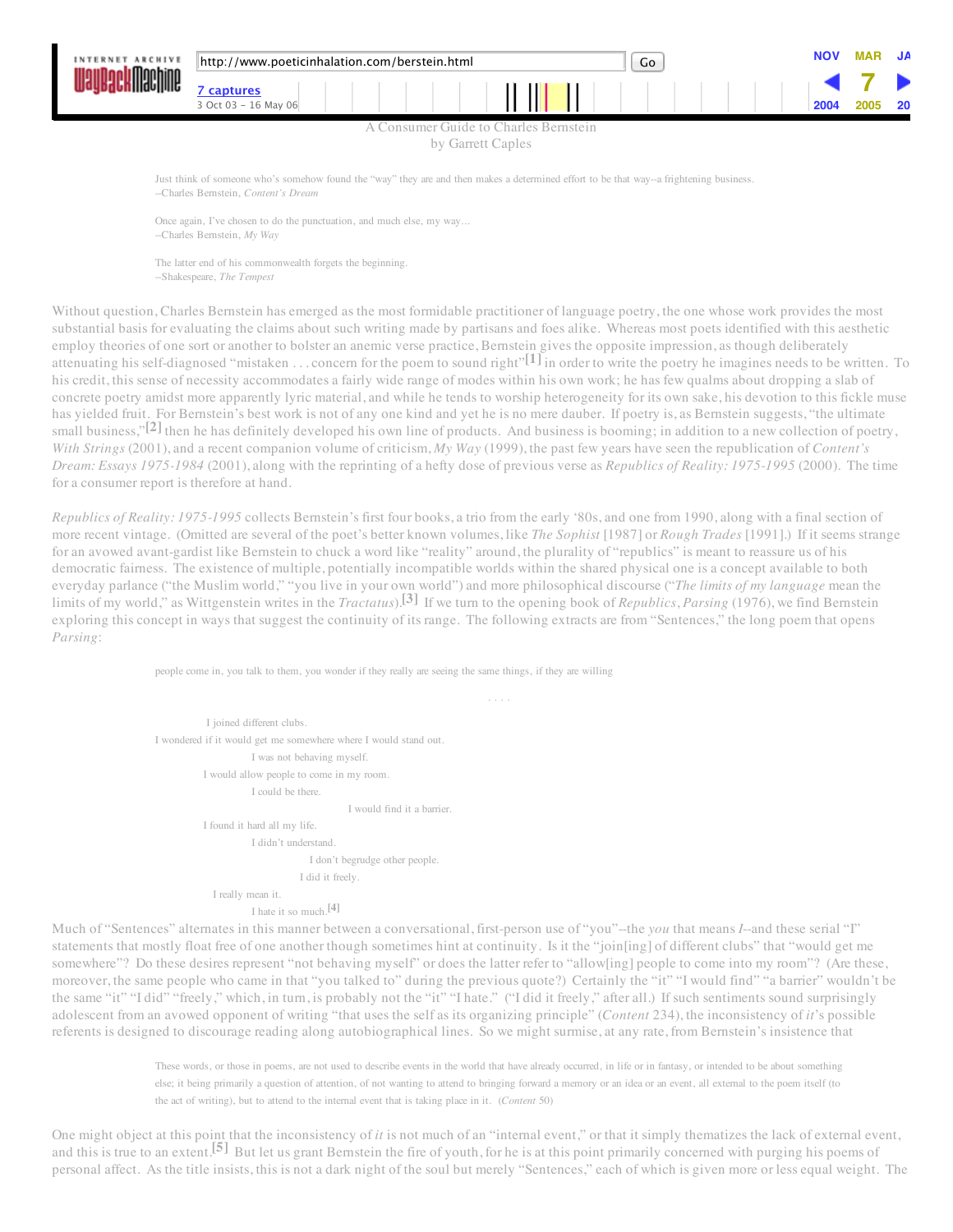unrelieved character of their syntax tends to enforce isolation among them; they don't "add up," as it were, to any larger formal unit, thwarting any development of narrative through a sort of perpetual rebeginning. And yet, a melancholy pervades the poem; there are no "I love cheeseburgers" here. A general sense of alienation dominates the poem in mood even as it resists particular scenarios.

The more philosophical sense of the world as linguistically constituted comes to the fore in *Parsing*'s equally long title poem:



Here the punctuation and lineation of "the snow, flakes" prevent the words from easily resolving into "snowflakes," though we can't help hearing this customary compound as well. Uncertainty remains; are "snow" and "flakes" separate nouns, or is the "snow" itself "flaking" (and what would that mean if it were)? It's impossible to decide, because there's not enough conventional syntax in the immediate surroundings. Instead we move on: "this parsing of the world/ to make worlds & worlds" explicitly identifies language ("parsing") with the "world" or "worlds," the attendant pun on "words" perhaps inevitable. The "gravity/ that pulls apart" is strange, as we ordinarily speak of "gravity" drawing things together. Gravity can, of course, "pull apart"; the apple that clocked Newton, we could argue, was "pulled apart" from its arboreal home. But this seems to me remote, and if the "snow," "atmosphere," and our general progression down the page lead us to *gravitational pull*, the earlier technical sound of "parsing" combined with the weight of "substance" may indicate "gravity" in the sense of the *seriousness* of Bernstein's analytic ambition. For these matters of world and word are important to him--the sort of thing that provokes him to write essays from time to time--despite the more playful business to follow. The line "or back on," for example, seems to send "pulls" into a different register entirely, away from "gravity" towards socks and sweaters, let's say, or knobs and levers. Even something as inert as a list provides him opportunity for linguistic scrutiny, for we could also argue that the obviously absurd "mozzarella marzipan" exposes the apparently industrious "feta cheese" as redundant. For what other *fetas* are there?

The importance of cheese in a poet's diet is not to be underestimated--it's the food degree zero of most poetry readings--but whereas we can imagine a more mainstream writer pursuing that last question with some vigor, for Bernstein, it leads back to language, to his exploration of "writing centered on its wordness" (*Content* 32). Among the several tasks Bernstein charges poetry with is "the exemplification of the structures of discourse--how the kind of discourse effects what can be said within it" (*Content* 218). Fair enough; in this he follows Roland Barthes' claim that, for modern writing, "Literature is openly reduced to the problematics of language."<sup>[6]</sup> In an "Introduction" to the *Paris Review*'s "Language Sampler," Bernstein expands on what this might entail:

> Identifying "conventional practices" is a major preoccupation for many of these writers since such practices exist primarily as blind spots in our thinking field . . . . Gesturalized divergence, for instance, is as much a conventional practice as uninflected conformity; both can provide inexhaustible material for poetic scrutiny. Such scrutiny will not necessarily dispense with conventional practices when they are identified. Rather the forms being critiqued will often be mimicked, which is to say, cited. (*Content* 241)

The notion of "literature as critique" is a familiar academic one much championed by professors who feel guilty reading novels all day. In its more dignified guise, *littérature engagée*, it stems from Jean-Paul Sartre's *What is Literature?* (1948), to which Barthes' statement above is an implicit rebuttal. That Bernstein has internalized rather than transcended this literary dispute is evident by the strategy he uses to resolve it: open selfcontradiction. He has little trouble asserting in the same book both that poetry "need[s] no value outside its immediate pleasures" and that "it allows for reformulations of the basic issues of political policy and the means we use to represent them" (*My Way* 277; 240). No doubt this is based on sound business principles (attempting to please everybody) but the equation "critique" = "mimic" = "cite" might cause a little trouble down in Accounting. To pick up "Parsing" where we left off, we might very well wonder what the poor phrase "waiting for the bus" did to warrant the censure of "waiting for the bust"? The second is surely a better line of poetry inasmuch as a less conventional phrase allows for more imaginative possibilities. But whether such a move constitutes "critique" in any meaningful way is not immediately apparent. The lack of reasonable public transportation in this country is as political an issue as you could propose, relating as it does to both racial demographics and environmental degradation. Is "waiting for the bust" an apocalyptic vision of a polluted and segregated America? It could just as easily be some suburbanite bitching that the Benz is in the shop. And this is, to some extent, as Bernstein would have it; in *Content's Dream*, for example, he imagines a poem in which "any given remark can be taken as true, ironic, false, didactic, satiric, fantastical, inscrutable, sad, funny, my view, someone else's view, and so on" (396). A laudable ambition, perhaps, in an avant-gardist who seeks to emphasize the materiality of language, but it makes for a curiously non-committal form of *engagement*.

Although Bernstein mentions Barthes and Sartre from time to time, they are not his true loves. Pride of place is instead reserved for Gertrude Stein and Wittgenstein, both of whom were the subjects of Bernstein's undergraduate philosophy thesis at Harvard (*My Way* 242). As such interests might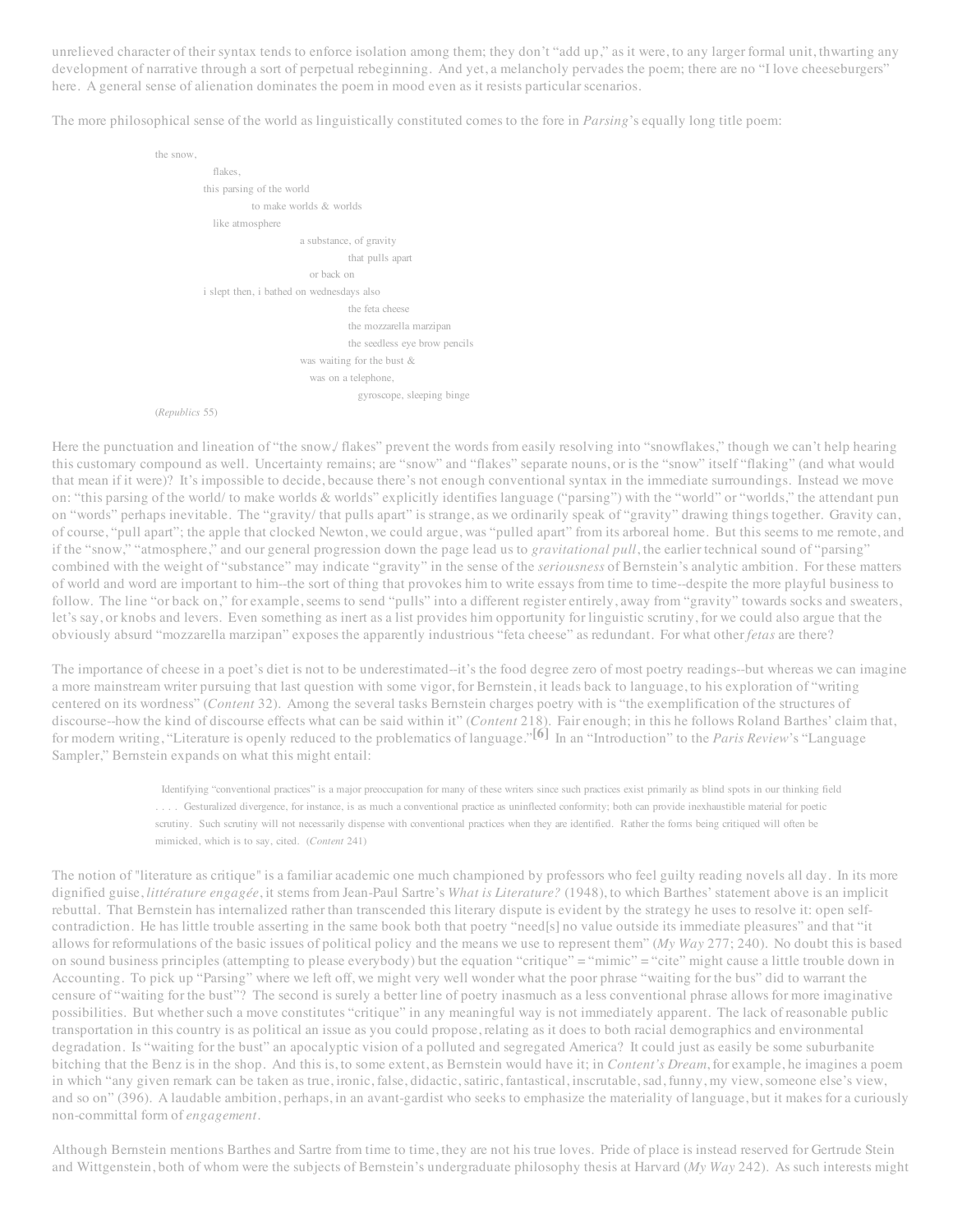imply, he is somewhat more at home as a grammarian than as indecisive unacknowledged legislator. But if I find the start date of *Republics of Reality*, 1975, worth remarking as the year of John Ashbery's *Self-Portrait in a Convex Mirror*, it is not to set up an invidious comparison between poets of different generations and sensibilities, but rather to note their distinct responses to similar stimuli. For, apart from a radical reappraisal of Trumbull Stickney, the centerpiece of the as-yet unwritten but sorely needed study, *The Influence of Harvard Poets on Harvard Poets*, would surely be the impact of Stein on Ashbery and Bernstein. That chapter begins in 1957, with Ashbery's review of Stein's *Stanzas in Meditation*, published by rival Yale. Here Ashbery describes Stein's poem in ways that prefigure his own later work:

> There is certainly plenty of monotony in the 150-page title poem . . . but it is the fertile kind, which generates excitement as water monotonously flowing over a dam generates electrical power. These austere "stanzas" are made up almost entirely of colorless connecting words such as "where," "which," "these," "of," "not," "have," "about," and so on, though now and then Miss Stein throws in an orange, a lilac, or an Albert to remind us that it really is the world, our world, that she has been talking about. . . .

Like people, Miss Stein's lines are comforting or annoying or brilliant or tedious. Like people, they sometimes make no sense and sometimes make perfect sense; or they stop short in the middle of a sentence and wander away, leaving us alone for awhile in the physical world, that collection of thoughts, flowers, weather, and proper names. **[7]**

Compare this to a passage from one of Ashbery's long poems in *Self-Portrait*, "Grand Galop":

I cannot decide in which direction to walk But this doesn't matter to me, and I might as well Decide to climb a mountain (it looks almost flat) As decide to go home Or to a bar or restaurant or to the home Of some friend as charming and ineffectual as I am Because these pauses are supposed to be life And they sink steel needles deep into the pores, as though to say There is no use trying to escape And it is all here anyway. And their deep, slippery sides defy Any notion of continuity. It is this That takes us back into what really is, it seems, history-- The lackluster, disorganized kind without dates That speaks out of the hollow trunk of a tree To warn away the merely polite, or those whose destiny Leaves them with no time to quibble about the means, Which are not ends, and yet . . . What precisely is it About the time of day it is, the weather, that causes people to note it painstakingly in their diaries For them to read who shall come after? **[8]**

To be sure, this passage isn't as austere as Stein's *Stanzas*, but if the words aren't completely "colorless," they are certainly faded with use. That is to say, Ashbery invokes various words--"escape," "history," "destiny," "life"--whose poetic force has been compromised by the general carelessness with which they've been bandied about. No sooner does the word "means" arrive than we slip unhesitatingly into "ends." Even the more concrete nouns--"bar," "mountain," "home"--are so plain as to be anti-pictorial. But the seeming casualness with which Ashbery handles words is belied by the sudden intensities he creates with them. After some faux romantic indecision, over presumably inconsequential choices, it is less the image than the very words "steel needles deep" that arrest us, with their assonance and the cluster of stresses they form with "sink." The phrase sneaks up, like Stein's Alberts and oranges, though its effect, we might say, is the opposite, reminding us that this is a poem after all and not the eccentric musings of a stranger who's buttonholed us at a party.

But if Ashbery hooks us here, he's content to set us adrift again. One wonders how many cinematic supervillains have uttered "there is no use trying to escape"--enough to send these already heard words floating past our ears without much resistance. But where the supervillain generally follows with a boast about the ingenuity of the means of imprisonment ("These walls are made of solid foucauldia!"), Ashbery instead tells us "it is all here anyway." This is equally "colorless," however, unless we stop to inquire just what "it" is. The only plausibly available antecedent, "life," occurred three lines ago, but the ensuing distance gives "it is all" a much more encompassing feel, as if remedies for this vast ennui were ready to hand, if only we could recognize them. Such a reading might be assured if the line began with a qualifying "But" instead of the merely contiguous "And." "*And* it is all here anyway" could equally suggest "don't bother looking; you won't find anything." Bernstein has criticized the Ashbery of *Self-Portrait* and beyond as being too "fluid" and "elegant" (*Content* 389-90), but one of the more remarkable features of a poem like "Grand Galop" is how its apparent discursive unity disintegrates under the lightest interrogation. "And their deep, slippery sides defy/ Any notion of continuity" is one of those great passages in poetry that almost seems to enact what it says, for the "continuity" of these lines is precisely what is in question. Whose "sides" does "their" refer to? "Pores," "needles," and "pauses" are the possible suspects, but none seem satisfactory. Pores might be "deep," but our usual perspective on them makes us unlikely to speak of their "sides." Needles and pauses may be *long* but not "deep" and neither have "sides" in any conventional sense. I don't want to suggest that these considerations trip us up as we read; on the contrary, it's easy to pass from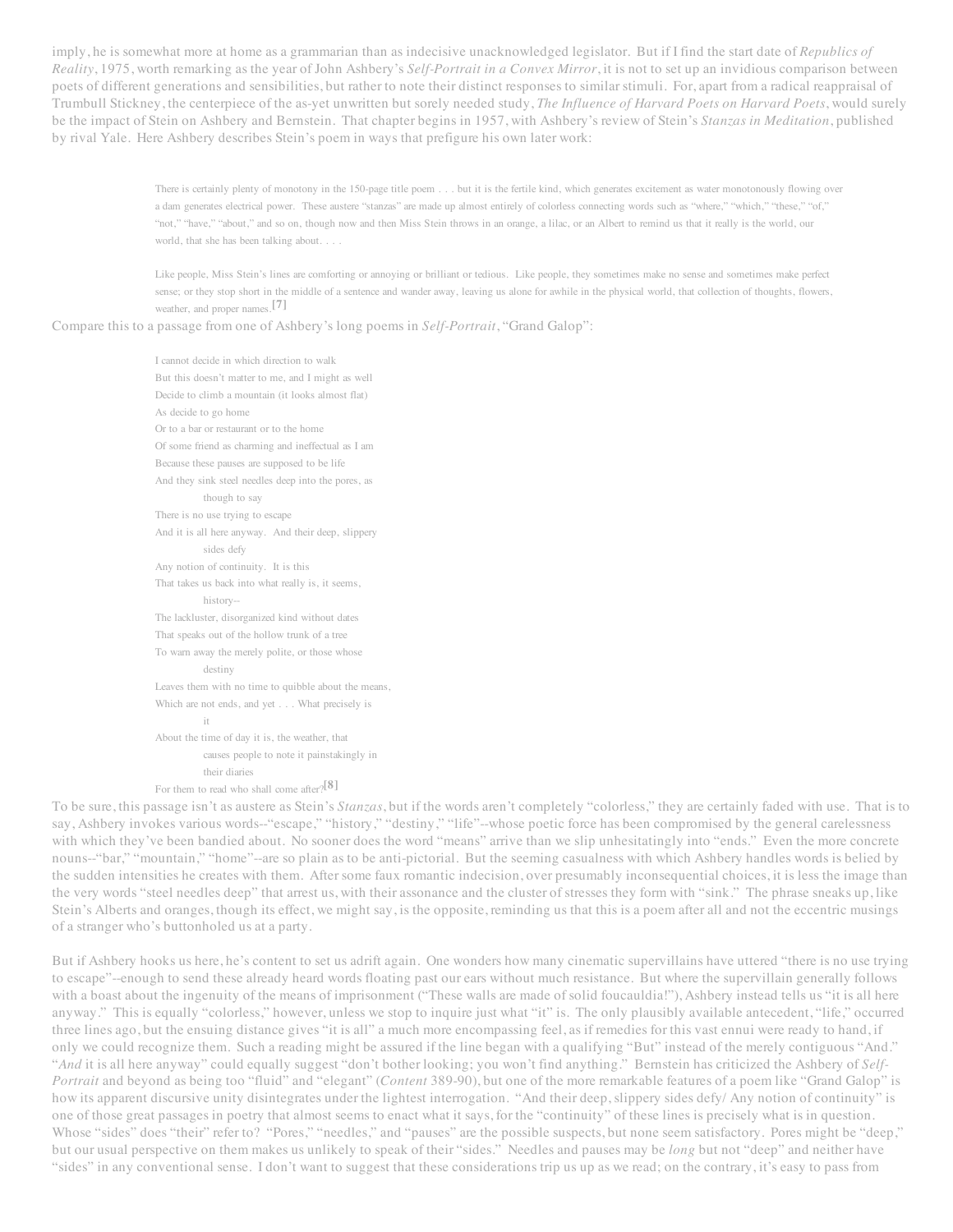"There" to "here" to "their" on the basis of sound alone, though neither "there" is of the "here and there" variety. Ashbery makes his absurdity blatant at times, as in the abrupt non sequitur, which seeks a general answer to what would necessarily be a particular question. (There is, of course, no one "time of day it is" or "weather" during which all diaries are written.) More often, he is content with subtler maneuvers--the certainty of "really is," for instance, immediately undercut by "it seems"--and our attempt to follow the logic indicated by the grammar produces the dance "Grand Galop" proposes.

*Parsing* is, of course, a very different book from *Self-Portrait*, and while Ashbery is drawn to Stein's *Meditations*, Bernstein is much more a *How to Write* or "Composition As Explanation" man, as befits his concern for "structures of discourse." That this project is not exclusively critical may be inferred from those lines following "waiting for the bust": "was on a telephone,/ gyroscope,/ sleeping binge." The various objects of "on," we might say, elicit quite distinct senses from that preposition, as being *on the phone* and *on a binge* have as little in common with one another as being *on the spot* and *on the floor*. My familiarity with gyroscopes goes only as far as the word itself, but I assume being *on* one is Bernstein's own humorous invention (I picture him in one of those round *American Gladiator*-style cages). Variations on "on" may seem like severe pleasure, though it is very true to Stein's sense of where the literary action is; in her own lecture on "Poetry and Grammar," she declares prepositions her favorite part of speech. But where Stein tends towards an expansiveness that influenced Ashbery, Bernstein's early impulse, even in long poems, is to compress and **[9]** fragment:

> was pealing an apricot was pealing an american was pealing a jug, sitting, setting, the apricot was pealing a fig was pealing, very sorrowful, she said, in itself (*Republics* 41)

As Bernstein himself notes, influence is a "byzantinely complicated matter" (*Content* 390), and I make no definitive claim for my analogies except as such. But at the risk of much oversimplification, I want to say that the early Bernstein filters his Steinian impulses through both Williams' feel for line-breaks and Creeley's sense of a word's objecthood. The drop from the final "was pealing" to "very sorrowful" deftly halts *and* continues the syntax at hand, the sequence causing an unprinted "feeling" to hover close by. I confess, too, to being utterly drawn in by the first line, whose placement of "apricot" alongside "pealing" had me thinking "peeling" the first dozen times I read it. Not that "pealing" any of these things makes literal sense, though we might imagine Whitmanian uses for such a locution, especially in litany form. Clearly both words are evoked, or at least I hesitate to relinquish the bizarre reveries "peeling an american" inspires in me. It sounds like a Steinian thought.

As Bernstein takes pains to point out, both he and Stein pursued their studies in the same building at Harvard (*My Way* 242), to be duly noted on the *IOHPOHP*'s fold-out campus map. That they didn't attend the same grammar school is evident from their recorded opinions on the matter. This is Stein in "Poetry and Grammar," followed by Bernstein in *A Poetics* (1992):

> When you are at school and learn grammar grammar is very exciting. I really do not know that anything has ever been more exciting than diagraming sentences. . . . I like the feeling the everlasting feeling of sentences as they diagram themselves. (*Lectures* 126)

I felt my initiation into such a public voice was the product of a profound humiliation and degradation that I had to undergo: a private-school hazing into Grammar, which once mastered I cannot unlearn but which, like many men, I am perennially suspicious of even as it continues to inform the expression of my (most well-founded) beliefs and convictions: the artifice of my authenticity. **[10]**

I raise this point not solely out of pedantry--it's perfectly permissible to learn from a writer without endorsing every opinion--but also to account for a difference in their aesthetics despite Stein's significant influence on Bernstein. There's something sensuous, almost erotic, in Stein's enjoyment of grammar, the way she doubles back to "feeling" for sheer pleasure's sake, making us feel the sentence too, as though it *did* what it *said*. We might like to hang this diagram on the wall. In another lecture, "Portraits and Repetition," she describes her writing process with her usual mixture of humble simplicity and supreme self-confidence:

> I say I never repeat while I am writing because while I am writing I am most completely, and that is if you like being a genius, I am most entirely and completely listening and talking, the two in one and the one in two and that is having completely its own time and it has in it no element of remembering. (*Lectures* 108)

"Listening and talking" is a nice way to put it and this needn't imply anything so sordid as "oracular," "inspired," "surrealist," or any of the other anxieties we might group under Bernstein's general fear of "the Romantic idea of poems as transport" (*My Way* 57). Stein is listening to language. There doesn't seem to be anything incompatible with her conception of language in terms of hearing and speaking, and her treatment of it as material for formal manipulation. At this time of day I doubt anyone takes her writing as an unmediated outpouring of a unified soul or self. (Occasionally, Stein academics trot out the "Mabel Dodge" defense--asserting that Stein's writing is a type of "stream-of-consciousness" [11] --but it has largely fallen out of fashion.) Unlike Bernstein, Stein conceives of herself as working *with* grammar; sentences "diagram themselves." She doesn't consider grammar a limitation so much as a given of language, the medium in which she works, and in her hands it's a pliable substance. For all her cultivation of monotony, Stein makes a music of subtle but considerable tonal variation, as when she twists her syntax here to **[12]** include "and that is if you like being a genius," with its disconcerting shift to the second-person and its almost inscrutable implications. **[13]**Certainly it's a sly assertion of her own genius--the *you* that means *I*--but the form of it at once suggests a piece of insider advice ("this is how to be a genius") and a muted threat ("you'd better follow this advice if you'd like to be a genius"). And yet there *is* something comforting in Stein's advice, for it links genius with a certain receptivity, while acknowledging the need for self-assertion. She even frosts it for us with a fairy tale, "the two in one and the one in two," as if she were explaining reproduction to a kindergarten class. This is a great deal to offer in one sentence, and Stein offers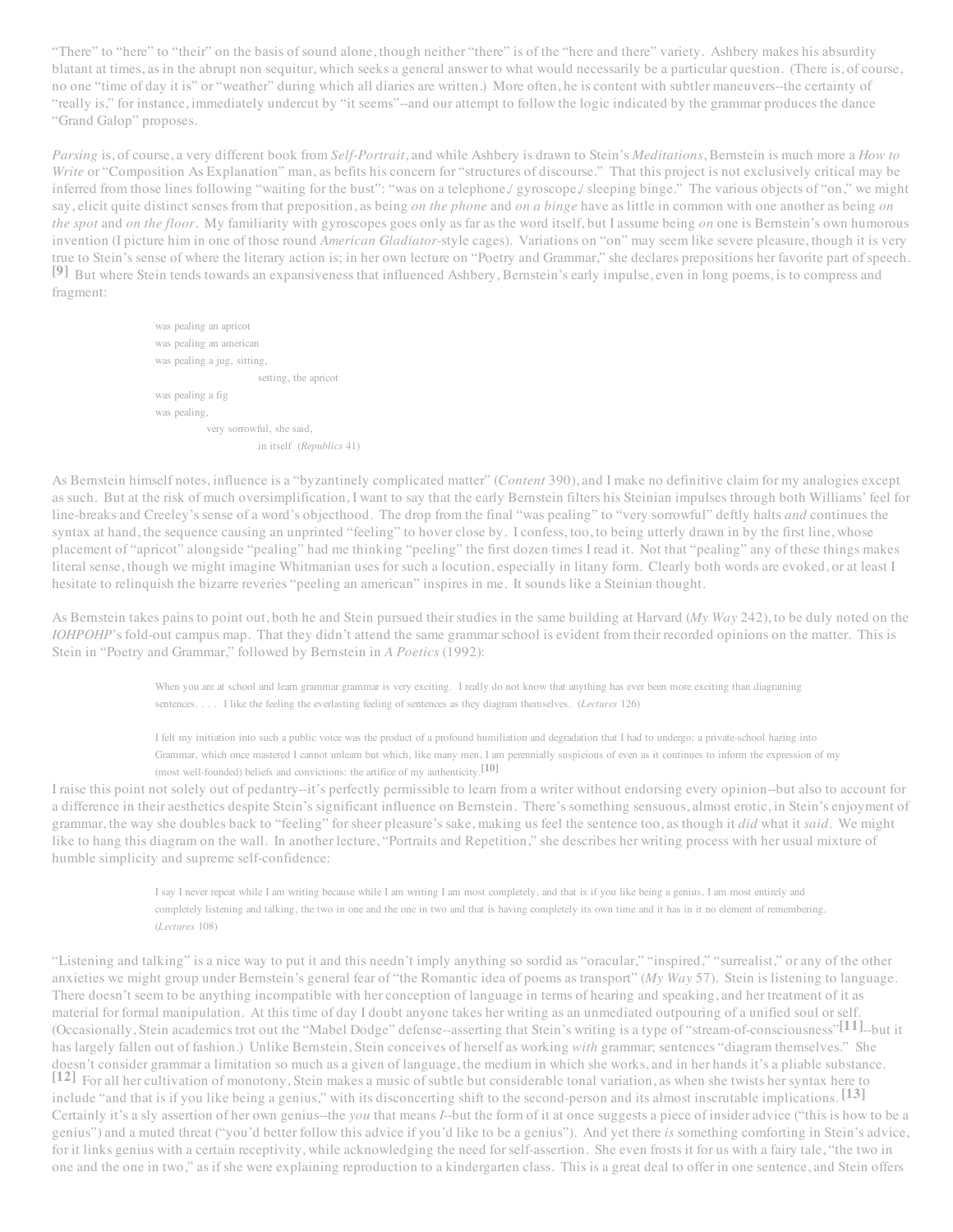a great many such sentences.

For Bernstein, as we have seen, "Grammar" is more like being hazed by the rugby team: "humiliation and degradation." It would be hard to imagine how he derives such an attitude from either Stein or Wittgenstein, were it not clear that he takes grammar to be something like the principles of expository writing. For Bernstein prefaces his humiliation above with the following observation:

> The legitimating markers of persuasion and conviction in our society are intimately tied in to what can be usefully stigmatized as a male heterosexual form of discourse, one that I think that "men" writers, given their specific vantage of being identified with this discourse, can also rupture, cut up, break apart in order to expose and defuse and reform. (*A Poetics* 223)

Remarks such as this one, variants of which appear throughout *Content's Dream* and *My Way*, primarily reveal that Bernstein doesn't know what grammar is. Or, to put the matter more fairly, he doesn't know what Wittgenstein means by "grammar." But Wittgenstein, in *Philosophical Investigations*, is pretty straightforward on the subject:

> Grammar does not tell us how language must be constructed in order to fulfil its purpose, in order to have such-and-such an effect on human beings. It only describes and in no way explains the use of signs. **[14]**

"Grammar" for Wittgenstein designates a *description* of how words are used, not an explanation of why different linguistic constructions exert particular psychological or social influences. Some of this description is technical, as when *The Oxford Companion to the English Language* reports that the functions of prepositions in English are carried out in Hindi by *postpositions*, concluding the phrases they govern.<sup>[15]</sup> But in the *Investigations*, Wittgenstein also writes of "the grammar of a word (or phrase)" in a way that suggests an account of a word's possible employments. This is more than just a matter of classifications of word-type (*nouns*, etc.) or grammatical positions (*direct object*, etc.). It also includes what we might call a word's *play*, by which I mean something like a range of conceptual usage according to custom, about which it is extremely hard to generalize. For example, we might say either we *swallow* or we *eat* food, but we wouldn't ordinarily say we *eat* medicine. This information is part of "the grammar of *eat*." Over time this could change--as we used to *build* and now simply *grow* businesses--and exceptions may exist even now, as we once *ate* opium and opium was once *medicine*. Is there any compelling reason why we should one day speak of *eating medicine* generally? I suppose we shall know if that moment comes. But until such time, it's none of philosophy's business, according to Wittgenstein, for, like grammar, "Philosophy may in no way interfere with the actual use of language; it can in the end only describe it" (*PI* 124).

A problem with Bernstein's Wittgensteinian aspirations is that he continually asserts in one context or another that grammar does indeed "tell us how language must be constructed in order to fulfil its purpose."<sup>[16]</sup> Sometimes he puts it the other way around, "that societal conditions are repressive and that these repressions are *reflected* in grammar" (*Content* 418), but either way it leads to the same conclusion, we must "rupture, cut up, break apart." To the charge that the resultant poetry is "non-syntactical," Bernstein retorts that he is "working with . . . nonnormative syntax," "as if syntax were other than the order of strings of words" (*Content* 395). But it is. Or, at least, *The Oxford Companion* defines "syntax" in a sense that I--and, I would contend, Stein and Wittgenstein--understand it:

> A term in general use and in linguistics for the study of the ways in which words combine into such units as phrase, clause, and sentence. The sequences that result from the combinations are referred to in linguistics as *syntactic structures*. The ways in which components of words are combined into words are studied in *morphology*, and syntax and morphology together are generally regarded as the two major constituents of *grammar*, although in one of its uses, *grammar* is strictly synonymous with *syntax* and excludes morphology. (1016)

The "grammar" of Stein's "Poetry and Grammar" seems to be "synonymous with syntax" and is, as far as I recall, consistent with her use of the term elsewhere. Wittgenstein seems similarly unconcerned with morphology, and while I have suggested that his sense of the word "grammar" has particular nuances, he also uses the term in its purely syntactic sense. But whether we take it to mean *unusual* or *multiple choice*, Bernstein's "nonnormative" is at odds with the very idea of syntax. Syntaxes follow rules, or rather, the rules of syntax are generalizations derived from characteristic constructions that preceded their articulation as such but may regulate further construction. And as Wittgenstein notes, convention and repetition are part of the grammar of "obeying a rule": "It is not possible that there should have been only one occasion on which someone obeyed a rule" (*PI* 199).

If I may now return to my thesis after such a long digression, I'd like to suggest that Bernstein's deliberate attenuation of his powers largely stems from his sense that syntactic rules are prohibitions restricting expression. This is from "Dodgem" in *Shade* (1978):



In one of his several accounts of his own writing, Bernstein asks us to "Consider a work composed of a number of autonomously distinct pieces that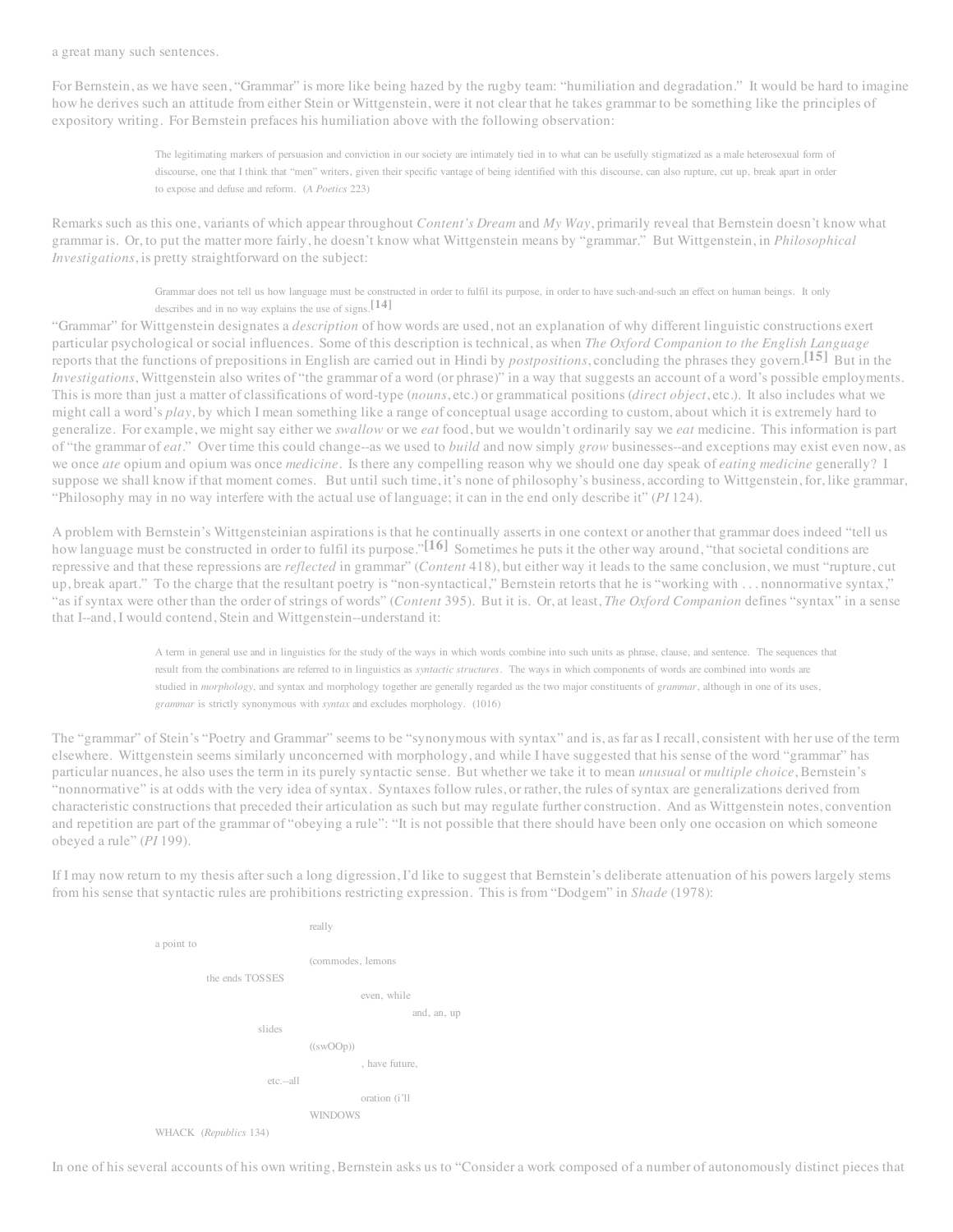nonetheless functions as a whole by articulating the relations among the parts--that is, has an overall configuration whose music is composed of differences" (*Content* 361). But if we perceive no relations, what then? The problem with many of Bernstein's departures from what he considers "normative" syntax is that they're not sustained or systematic enough performances to establish any alternative grammar. They tend to pile up, like bric-à-brac, and feel as tepidly mannered as "commodes" does here. If only he wasn't obliged to write this way! For the less worried Bernstein is about appearing *obviously* avant-garde, the more likely he is to achieve the effects he seeks. Indeed, though 1979's *Poetic Justice* is in many ways his breakthrough volume--its extensive experiments in prose allowing him to stretch out as never before--he often feels compelled to add layers of unnecessary tedium through tYPoGRaPhY. But a poem like "Consideration," from *Resistance* (1983), shows that at his best Bernstein achieves an abstract lyricism wholly unreliant on burlesque:

> Feelings that grant promises alone am cured of. A salient detonation, tangled and flickering, to up till vexed, mottled plum that stands at guard, gorged by the pensive percussion I develop all too slowly out of, implicitly to maroon a mobile flare--the slant of any rest, afloat with wonder, heaves. (*Republics* 255)

Here Bernstein assembles conventional syntactic structures on the level of phrase or clause into overall unfamiliar sentence structures. Yet the individual units are convincing enough that by the time we arrive at "to/ up till vexed" we may be willing to grant "up" this quite new role as an intransitive verb. Just as the poem threatens to devolve into a list, Bernstein makes a lateral move to "gorged," which seems to spring out of "guard" and resonate with the "plum" overhead in some throaty way. The "pensive percussion I/ develop all too slowly out of" reminds me of Alexander Pope's alexandrine on the clunkiness of alexandrines, the way the pile of stresses in "all too slowly" slows us down, as though it spoke of the sound it makes. The deceptively simple repetition of "of" followed by a pause imparts a rhythm to the passage, establishing to some degree the alternative grammar Bernstein elsewhere seeks. These "salient detonations" seem to signify a morose jouissance, the lines lending themselves equally to readings textual (*man writing*) and sexual (*man pumping*), without committing to either. Though it may make for a substanceless political tactic, such non-commitment is not, for poetry, the end of the world. In terms of Bernstein's poetics, it's just the beginning.

If I have tarried overlong in the *Republics*, it is in part due to an aversion to Bernstein's more recent poems. Indeed *Republics*' last two sections are already as unwanted bonus tracks on a CD of ill-advised length. That said, it is still difficult to convey how dismaying a volume *With Strings* is. The technical facility with which Bernstein could suggest unprinted words has lapsed into a much overused tic of parenthetically inserting whatever word he wants evoked: "irritating (irrigating)"; "lather (later)"; "doubting (doubling)"; "arterial (artisanal)."<sup>[17]</sup> In contrast to Bernstein's libertarian claims about language poetry, this practice fairly hectors the reader into accepting a pre-fab relation. The short poems are vapid; the quadruple spacing of "The Human Abstract" ("the shortest distance// between two points// is love" [35]) does little more than accentuate a Hallmark banality quite visible on its own and quite shocking in so avant-garde a poet. Meanwhile, the long poems have taken on an unbecoming bulk, as these chunks of "Today's Not Opposite Day" attest:

The revolution

will begin not with a call against sin but with a hankering for bootleg gin. Then promise me a roll or a muffin, a hole in the ocean, & I will wrap it with twine & keep it with mine. (72)

These statements are based on current expectations and projections about the aesthetic environment and assumptions made by the author and are not guarantees of future performativity. Therefore, actual events or performances may differ materially from those expressed and projected in the poem due to factors such as the effect of social changes in word meanings, material changes in social conditions, changing conditions in the overall cultural environment, continuing aesthetic turmoil, risks associated with product demand and market acceptance, the impact of competing poems and poetry distribution systems, delays in the development of new poems, imagination capacity utilization (ICU), and genre mix and media absorption rates. The author undertakes no obligation to update any projective statements in this poem. (73)

Regardless of one's feelings for language poetry, Bernstein's early works exhibit an experimental restlessness conspicuously absent here. The frequency with which he's taken to rhyming of late, along with these quotations from the Beatles ("hole in the ocean") and Dylan ("keep it with mine"), shows a zesty postmodern interest in the relation of poetry to popular song, as do the musical conceits of *My Way* and *With Strings*. Thus it seems fair to ask: hasn't hip hop raised the bar on what counts as a well-busted rhyme slightly higher than this? I mention this in part because Bernstein's desire to rhyme seems genuine, but his so-bad-I'm-funny routine makes me wonder who the joke's on. In his own language, country, and day, a tremendously inventive "subaltern" verse culture is reinvigorating the art of rhyme while he's playing patty-cake and ending his own list of African American "indigenous cultural forms" prematurely and predictably with "blues" (*My Way* 132). There's a provincialness at work here **[18]**that seems of a piece with naming a book after a Sinatra song. Moreover, the good-timey, family restaurant glare of "bootleg gin," the antique finish on "The revolution," suggest frames of reference irrelevant to the cultural critique Bernstein advocates.

The second passage argues that the poet has lost his once-judicious hand at citation. A disclaimer for the poem within the poem--outrageous,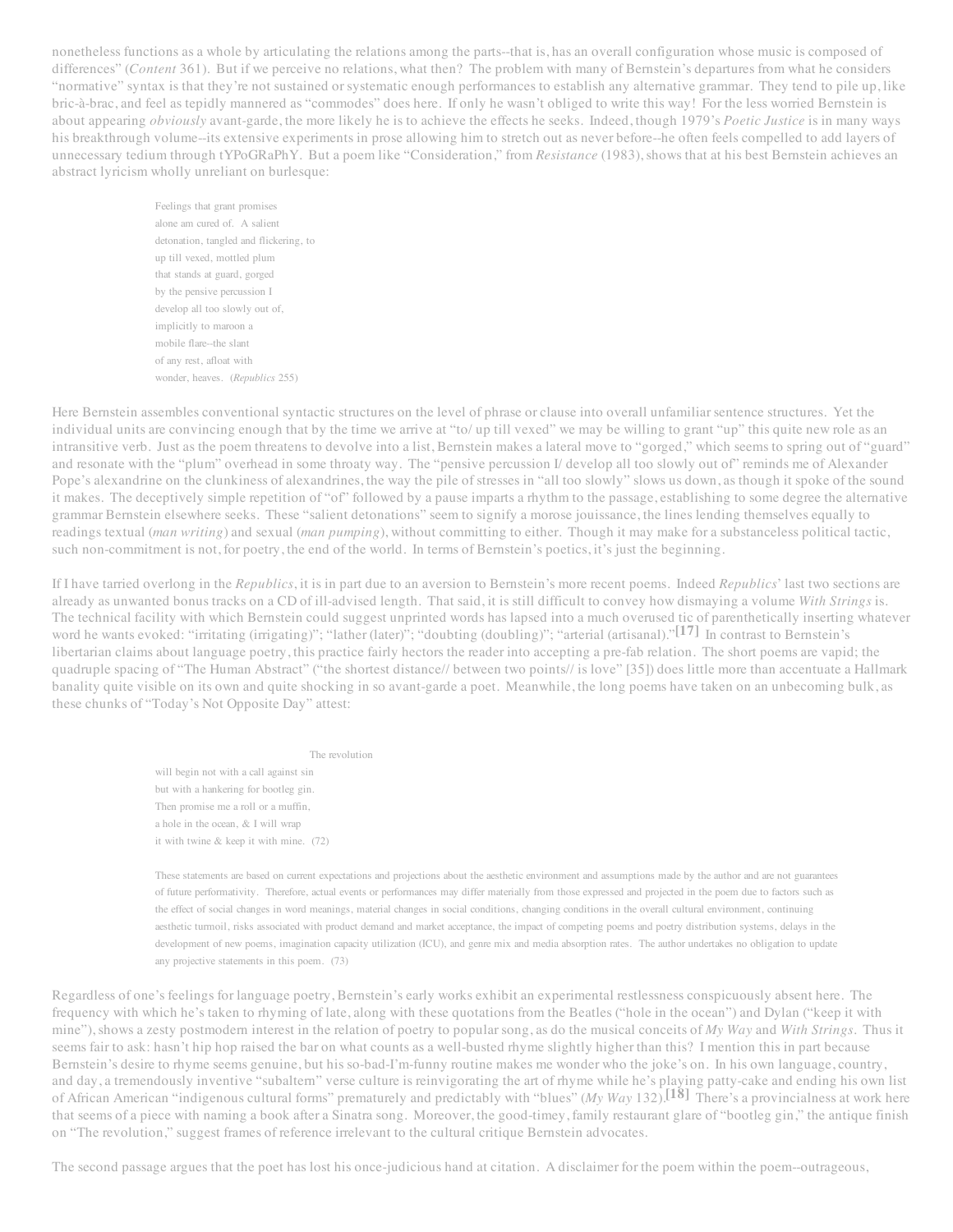perhaps, but we get the joke well before he surrenders it. Such frantic clowning shows his poems suffering the strain of jacket copy, for the frequent assurances of Bernstein's hilarity force him to don motley a little too often. *My Way*'s "Whose on first" (xi), for example, *cites* comedy but isn't funny; it's a corny appeal to the lowest comic denominator. And unfortunately, the room in his postmodern riff arsenal for such stalwarts as Abbott & Costello, *Forrest Gump*, and Don Rickles is by no means an indication of its depth. This resort to generalized signifiers of comedy is perhaps the price of Bernstein's increasingly noisy application to the "public intellectual" club. In "Unrepresentative Verse," we find him eulogizing not so much Allen Ginsberg himself as the late poet's "astounding success at attracting media attention" (*My Way* 270). He heads his list of enemies ("official verse culture") with *The New York Times* (Content 247)<sup>[19]</sup> yet scans its pages endlessly for poetry news that excludes "the many participants in *L=A=N=G=U=A=G=E*" (*My Way* 250). I would say his increasing success at public figurehood has eviscerated his criticism--it certainly makes *My Way* more unpleasant to read--if *Content's Dream* weren't already filled with such howlers as "The trouble with Humpty Dumpty's stipulative definitions, if they can be dignified by such a word, is that they are entirely capricious and absurd" (54) or "To see a live human sacrifice in an arena would bring into play active responses to the scene and to the audience largely obliterated in seeing a movie of such an event" (90). While I would suggest the trouble with Humpty's definitions has more to do with the fact that he's an egg wearing pants, the grasp of the obvious Bernstein exhibits in this second quote convinces me he may indeed be fit to occupy some public office. Clearly he is capable of the necessary sentimental posturing:

> The U.S. is less a melting pot than a simultaneity of inconsolable coexistences--from the all-too-audible spokespeople of the state to the ghostly voices of the almost lost languages of the sovereign nations of Arapho, Mohawk, Shoshone, Pawnee, Pueblo, Navaho, Crow, Cree, Kickapoo, Blackfoot, Cheyenne, Zuni . . . ; though in truth there are no sovereigns, only sojourners. (*My Way* 114)

There's something despicable about Bernstein's invocation of "truth" here, including but not limited to the bumper-sticker cadence of the parting salvo. It would fit right on a minivan, one parked at the IKEA in Emeryville, CA built on the last Ohlone shellmound. This effacement of the last physical evidence of their tribal life is ample testimony as to who the sovereigns are. I include this detail, because, as Bernstein writes in *A Poetics*, "details [are] more important than names," are "always already peripheralized as names become packages through which a commodity is born" (7). But what has Bernstein done here but list a bunch of names he looked up, in order to co-opt them for so much grandstanding? What does he know about any of the dozen "ghostly voices" his multiculturalism so glibly embraces? Perhaps he'll show us in his next book of essays, though the empty pieties Bernstein has shown increasing willingness to embrace suggest otherwise.

Charles Bernstein, *Content's Dream: Essays 1975-1984*, 2d ed (Evanston, IL: Northwestern, 2001), p. 458. Hereafter cited as *Content.* [1]

Charles Bernstein, *My Way: Speeches and Poems* (Chicago: Chicago, 1999), p.234. Hereafter cited as *My Way*. [2]

<sup>[3]</sup> Ludwig Wittgenstein, *Tractatus Logico-Philosophicus*, Trans. D.F. Pears and B.F. McGuinness (London: Routledge, 1974), § 5.6. All references to Wittgenstein's work are by paragraph number unless otherwise indicated.

Charles Bernstein, *Republics of Reality: 1975-1995* (LA: Sun & Moon, 2000), pp. 24 and 28 respectively. Hereafter cited as *Republics*. [4]

[5] This is what I meant when I rather rashly characterized a great deal of language poetry as "anemic" at the beginning of this essay, for there seems to be a frequent assumption that thematizing the lack of external event will single-handedly induce some sort of internal event. This appears to be not the case.

Roland Barthes, *Writing Degree Zero*, Trans. Annette Lavers and Colin Smith, (New York: Hill and Wang, 1968), p. 82. [6]

John Ashbery, "The Impossible," in *Critical Essays on Gertrude Stein*, ed. Michael J. Hoffman (Boston: G. K. Hall, 1986), pp. 104-105. [7]

John Ashbery, *Self-Portrait in a Convex Mirror* (NY: Viking, 1975), p. 17. [8]

[9] Gertrude Stein, *Look At Me Now and Here I Am: Writings and Lectures, 1909-1945* (Harmondsworth, UK: Penguin, 1967), p. 127. Hereafter cited as Lectures.

Charles Bernstein, *A Poetics* (Cambridge, MA: Harvard, 1992) p. 223. Hereafter cited as *A Poetics*. [10]

[11] Dodge took this line, without the "stream-of-consciousness" label, in "Speculations, or Post-Impressionism in Prose" in the March 1913 issue of *Arts and Decorations*. It can be found in *Critical Essays on Gertrude Stein* (see note 6).

[12] This is not to suggest, by the way, that Stein never fragments her syntax, but it is to say that her often initially bewildering texts are not the random agglomerations of words that people frequently take them to be. Nor does she require excessive length for all her syntactical play. If we recall the sentence--"When you are at school and learn grammar grammar is very exciting"--we might note the odd visual appearance, sans comma, of "grammar" followed immediately by "grammar." This is something she loves to do, for though it involves a suppression of our usual employment of pronouns, the syntax has a technical correctness even as its initial unexpectedness may distance us. More often she simply begins with pronouns as placeholders for the nouns (of which, she reports in "Poetry and Grammar," she is not terribly fond [*Lectures* 126]), as vehicles for her to maintain syntactic integrity even as she contorts it almost beyond recognition.

[13] We saw this sort of thing in the last line of the "Grand Galop" passage quoted above-"For them to read who shall come after"-which is either a dead-on imitation of Wyatt or an actual sample, it matters not. The transition between the tone of this line and the more conversational preceding one is definitive but strangely effortless, despite a good 450-year idiomatic interval.

Ludwig Wittgenstein, *Philosophical Investigations*, 3d ed, Eds. G.E.M. Anscombe and Rush Rhees, Trans. G.E.M. Anscombe, (New York: Macmillan, 1958), 496. Hereafter cited as *PI*. [14]

Tom McArthur, ed., *The Oxford Companion to the English Language* (Oxford: Oxford, 1992), pp. 798-99. [15]

[16] Phrases like "the legitimating markers of persuasion and conviction" lead me to believe that Bernstein conflates grammatical analysis with semiotics, the study of signs, among which is counted language. The type of grammar someone uses may be said to *signify* a great many things, or indeed different things to different people, depending on the situation. But this is not the same as using words to do things, no matter how analogous or intertwined these two matters may at times seem.

Charles Bernstein, *With Strings* (Chicago: Chicago, 2001), pp. 12, 14, 37, 83 respectively. [17]